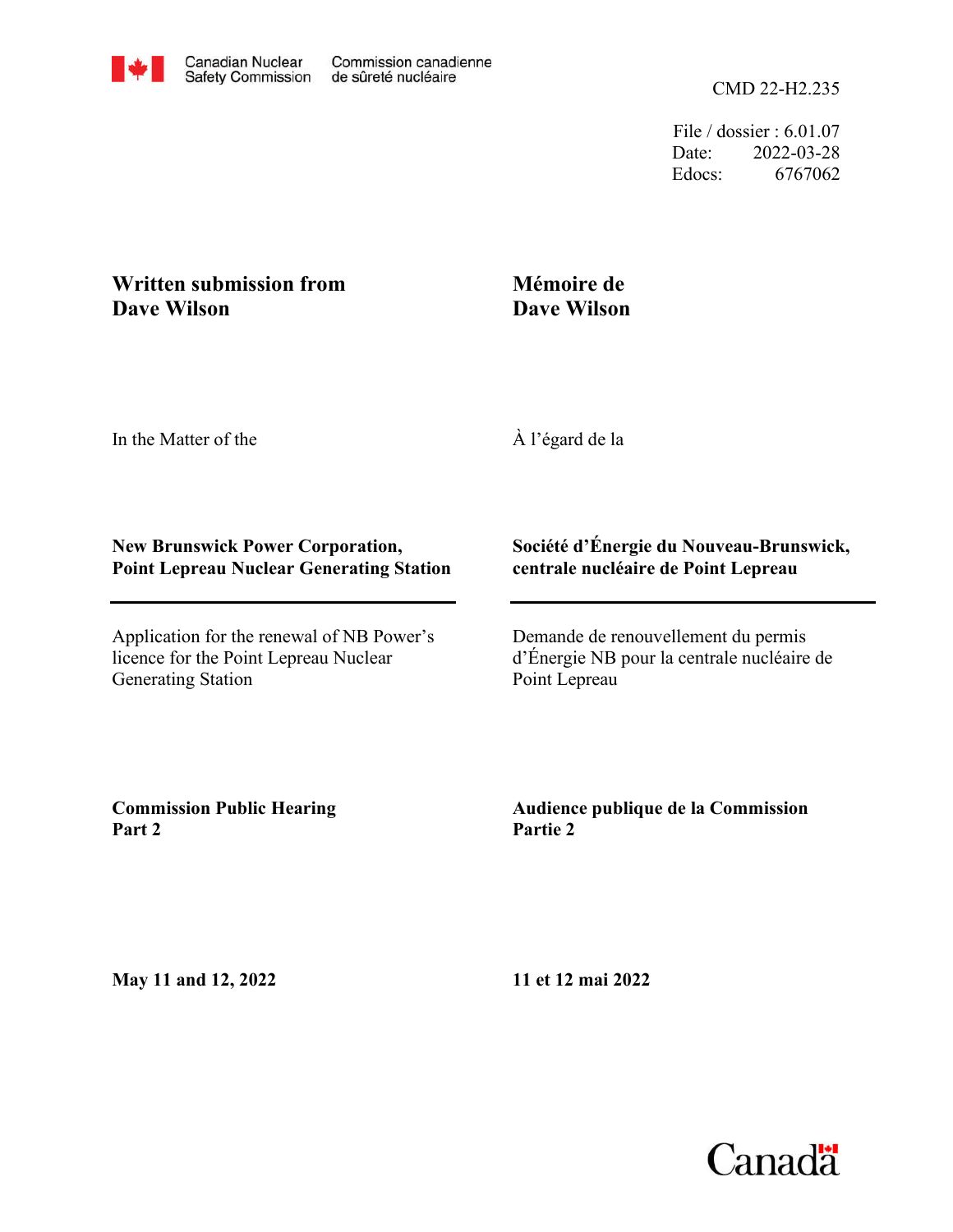Maces Bay, NB

March 28, 2022

K1P 559 Ottawa, ON 280 Slater Street, P.O. Box 1046 Canadian Nuclear Safety Commission Commission Secretariat

#### **Re: Renewal of the Point Lepreau Nuclear Power Operating Licence**

support of the renewal of the licence at the station. I am a contractor at the Point Lepreau Nuclear Generating Station (PLNGS), and I am writing in

rewarding work and pay. The value of that cannot be overstated. I have been working for the past 22 years as a contractor at the station. It is a good job that offers

about in my letter. our good fortune to our families, our co-workers and our community. This is what I want to talk for its employees. It creates an environment where we have the resources and skills to pay back we are in the best shape to help others. Well, that is exactly what the Point Lepreau station does We sometimes hear the phrase that we should "put our own oxygen mask on first" because then

for achieving excellence in our work towards a common goal of excellence in performance. What I really find most valuable at Lepreau is the sense of community and shared commitment

communication about safety is simply part of ever workday. 1, I received training and since then, during my work at the station, safety training is ongoing and are committed to safety as well, but at Point Lepreau, safety is just built into everything. On Day shift, to the parking lot, to the workplace. Safety is embedded in everything. Other workplaces training is integrated into everything we do - from the drive into the station at the beginning of play at the station, a strong understanding of nuclear safety and personal workplace safety safety culture amongst the station employees and contractors. It doesn't matter what role you One of the things I noticed very early in my time with Lepreau was the strong bond around

supervisors at Lepreau and that is important for anyone to do the best job possible. concern or suggestion for improvement. Personally, I feel respected by my co-workers and allowing people to feel comfortable and encourage, not afraid, to speak up when they have a everyone speaks their mind and contributes to continuous improvement. This has the effect of For example, feedback and communication are highly encouraged. It is an expectation that

to the community. my co-workers – both contract and permanent staff at the station - when it comes to giving back carries on outside of the plant. I am an area resident and I have been touched by the generosity of That is part of the sense of community within the station. But, that sense of belonging also